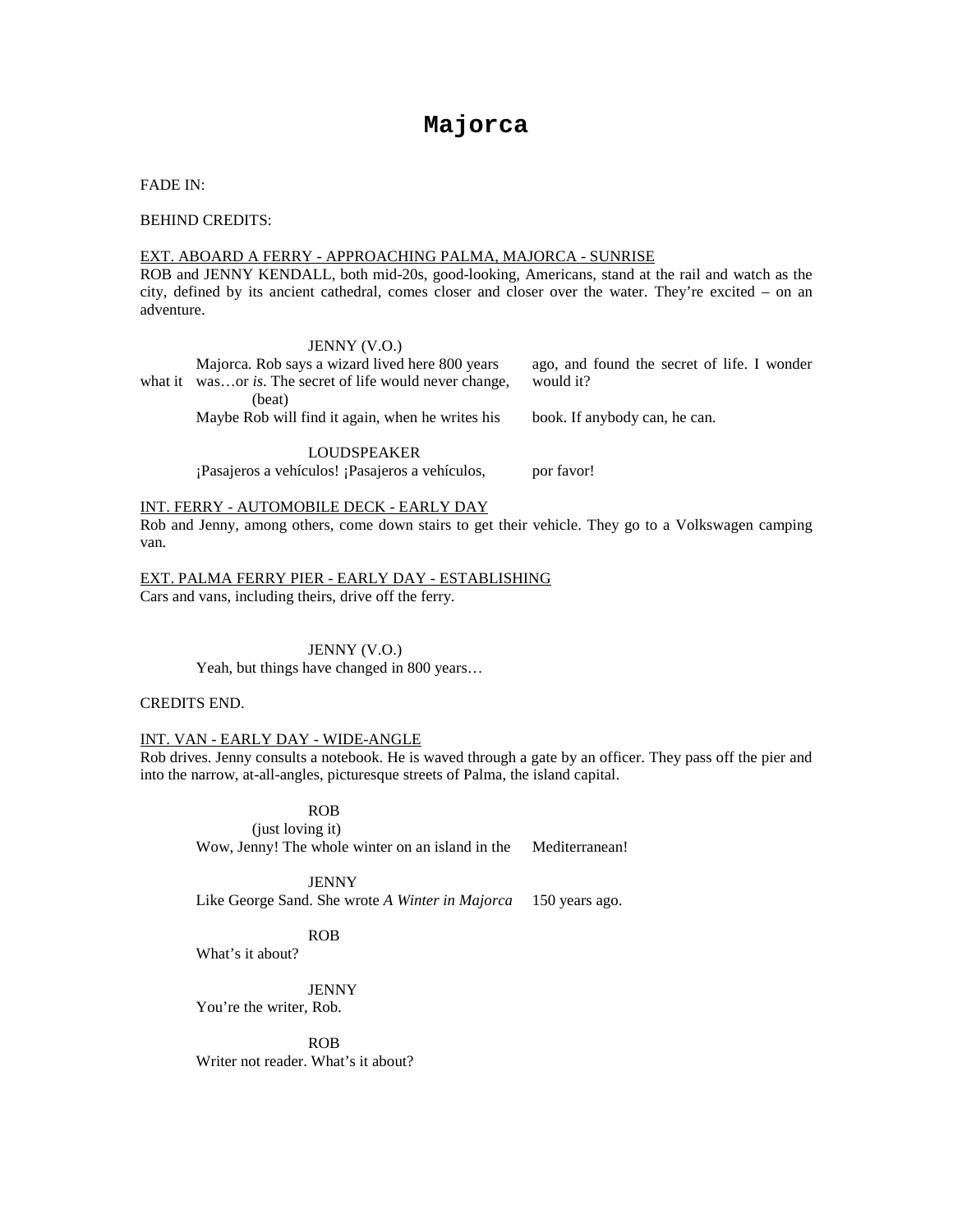#### **JENNY**

She and Chopin spent the winter here making love.

ROB

But not where we're going.

JENNY No. They were in Deyá. We're going to Graciosa, up near the western coast.

ROB

You mean the nose?

#### **JENNY**

Nose? What?

## ROB

Look at the map.

**JENNY** I've *been* looking at the map.

ROB

Look at it as a *thing*. Go on.

MAP OF MEDITERRANEAN - DAY Framing Spain, France, Algeria, Morocco – and in the middle, beside JENNY'S THUMB: Majorca.

ZOOM IN on Majorca.

**JENNY** Oh. It looks like a horse.

## THE SCENE

ROB A race-horse. That's why *I* went for it when you said you had a chance at the house. I'm going to be a racehorse this winter.

**JENNY** 

#### (enthusiastic)

Yes!

ROB

I'm going to write the Great American Novel, just like Jack Nicholson in *The Shining* –

JENNY

(enthusiastic and now playing, too)

Yes!

ROB

– write the Great American Novel in Europe, which makes *absolute sense* –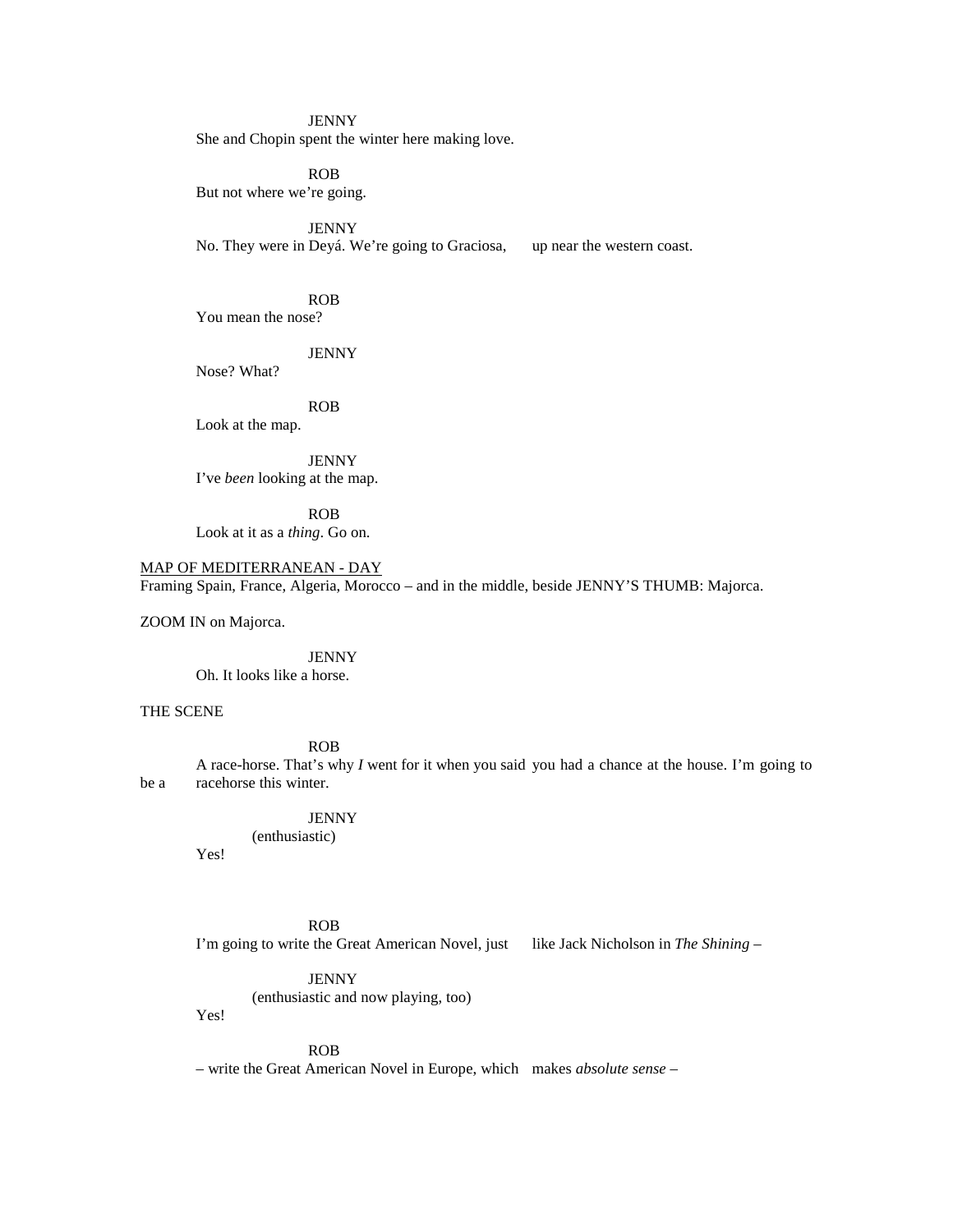## **JENNY**

ROB – and make us very rich!

**JENNY** 

Yes! Yes!

Yes!

ROB And make wild, passionate love to my wife every night!

JENNY Ya-*hoooo*!!

She leans over and enthusiastically kisses his neck, then starts licking it, into it but hamming it up a little, too, knowing he can't respond.

ROB

If these streets weren't designed for ox carts instead of vans, I'd pull over some place and ravish you right now!

**JENNY** That's how they keep the population down on their island. (abruptly) There! Turn there!

Almost too late, they heel over onto a main road.

#### EXT. PALMA - OUTSKIRTS - DAY - ESTABLISHING

The van drives out of the city. WIDEN to show the countryside opening around them. Winter in Majorca is much like winter in California, and storms sweep off the Mediterranean often enough to keep the island green.

INT. VAN - DAY - NOT WIDE-ANGLE (MORE INTIMATE)

Rob drives, Jenny stretches a luxurious stretch.

**JENNY** 

This has been a wonderful trip… Europe is *every- thing* I thought it would be.

ROB

Because we were lucky enough – or dumb enough – to have a house to sell to get the money to spend real time here. Five months on the road – five months on Majorca. Ten months of freedom!

## JENNY

Maybe.

ROB

I thought you said –

#### **JENNY**

We should be fine. But we can't spend a fortune living here. We've been spending 20 bucks a day for gas. Now we start paying 200 a month for rent –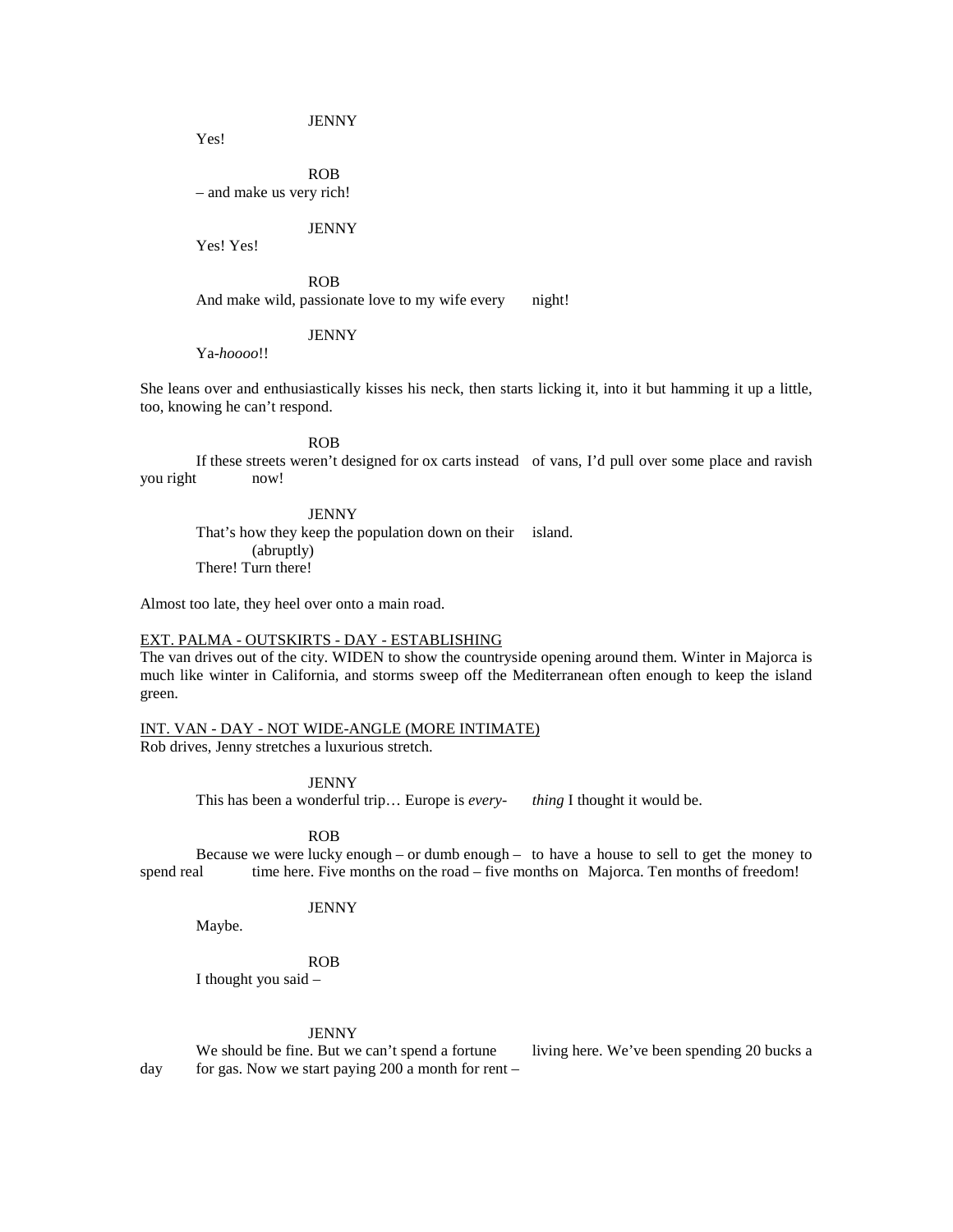#### ROB

One third.

**JENNY** Right. So we have 400 for food and living.

ROB Why so cheap? It's not a dump, is it?

#### **JENNY**

It's a tourist island, and tourists don't come at the start of October. Even in the summer they come for the beaches, not a village in the hills. Graciosa is for people who want to be part of Majorca.

ROB

But it's not a dump?

JENNY You saw the photos, and photos don't lie.

ROB

Everybody lies. I lie for a living.

EXT. MAJORCAN COUNTRYSIDE - NARROW ROAD - DAY - ESTABLISHING The van turns onto a less advanced road and drives away.

#### WIPE TO:

#### EXT. VILLAGE OF GRACIOSA - DAY - ESTABLISHING

Graciosa lies at the bottom of a sweeping valley hillside, which has been terraced for houses. A road runs through the town and up the hillside, connecting horizontal terrace roads. Each terrace has a grey stone wall on the uphill side, holding the next terrace, and each contains one or two houses, mostly two-story, roomy white buildings with red tile roofs. Olive and almond trees, still with leaves, fill the spaces in between. Here and there stand sheep.

The town center consists of a plaza with the church on one side and a pensión on the other. The van enters the village, passes through, and heads up the road.

INT. VAN - DAY - WIDE-ANGLE Jenny is consulting her notebook.

**JENNY** 

It's the third road to the right…

They pass BERK, who stands at the junction of the one terrace that runs to the *left*. PAN BACK to watch as he gazes at them curiously – not to say *intently*.

EXT. VILLAGE OF GRACIOSA - ON THE HILLSIDE - DAY - ESTABLISHING - WIDE The van reaches the appropriate terrace and turns onto a horizontal track, moving laterally.

#### EXT. TERRACE ROAD - DAY

The van approaches the house and pulls off into a parking area. The house has a wide roofed porch with a view, and a patio off the second story leading to the hillside.

#### EXT. TRES ESCALONES - DOWNHILL - DAY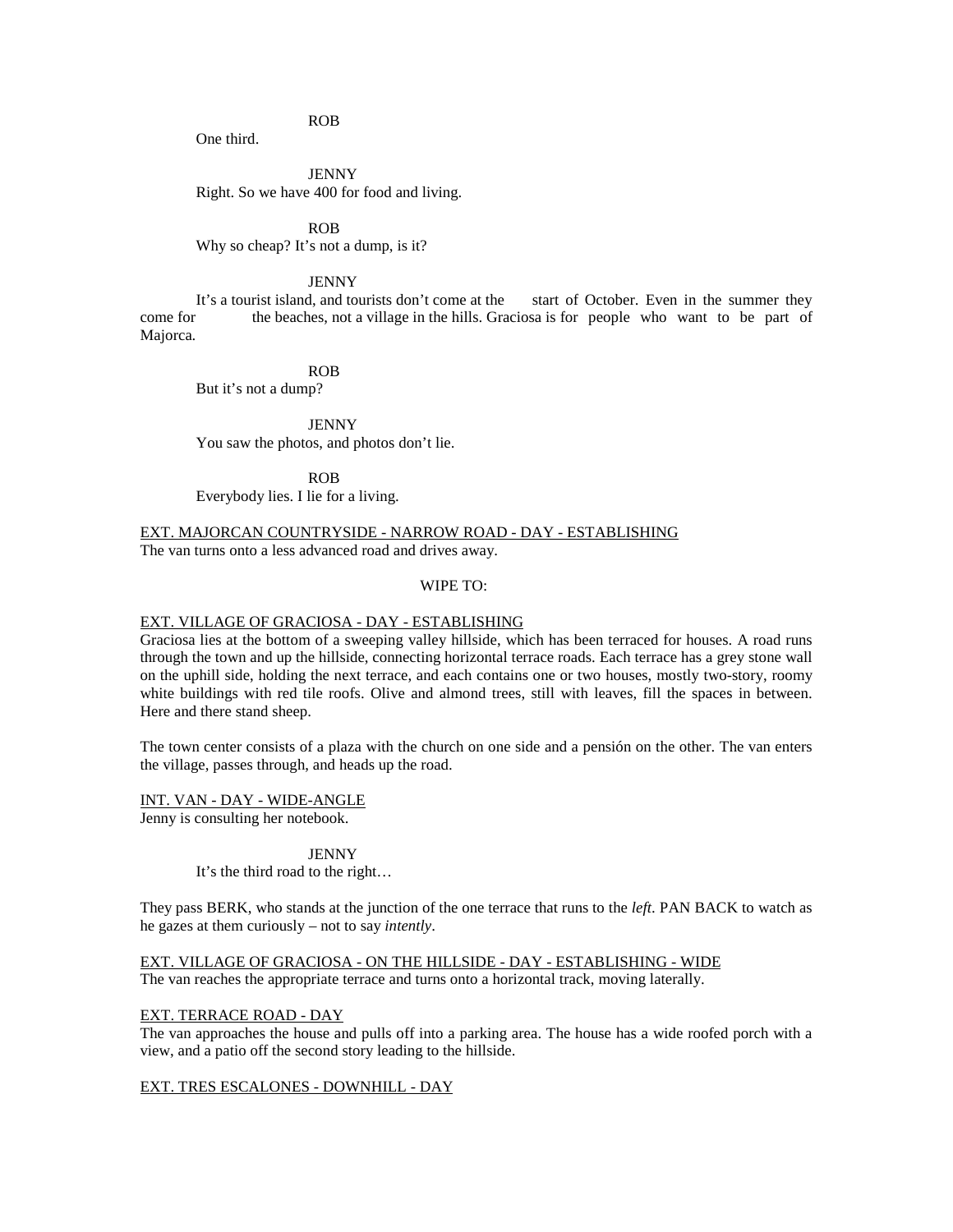Rob and Jenny hop out and admire the view. Below is the village, and several miles below is the Mediterranean.

JENNY

I think we scored!

ROB

I think *you* scored.

They kiss fervently. Then Jenny pulls back.

**JENNY** 

We're standing on a terrace, honey. Let's wait a little.

ROB

(agreeable but horny)

A *very* little.

EXT. TRES ESCALONES - DAY They go inside their new house.

## INT. TRES ESCALONES - LIVING AREA - DAY

They look around. There's a fireplace flanked by benches, formed entirely out of whitewashed plaster. There's a window with the view.

**JENNY** 

Oh boy. A fireplace. That's going to be sweet on a winter's night.

INT. TRES ESCALONES - STAIRS - WITH ROB AND JENNY - DAY They head up.

### INT. TRES ESCALONES - BEDROOM - DAY

They enter the bedroom with a very inviting bed. After checking the closet, Rob and Jenny LOOK at each other – then start stripping off their clothes. They are a healthy young couple in love, and there is quick, intense arousal as they fall onto the bed, awash in passion. JENNY AND ROB

This BUILDS –

JENNY (turned on, between kisses)

Wow.

ROB

(turned on, grins) Temptation Island.

But they hear a KNOCK and a VOICE from below.

MADDOX (V.O.)

Hello? Hello?

Rob and Jenny give each other a LOOK –

INT. TRES ESCALONES - BEDROOM - DAY

– put their clothes on.